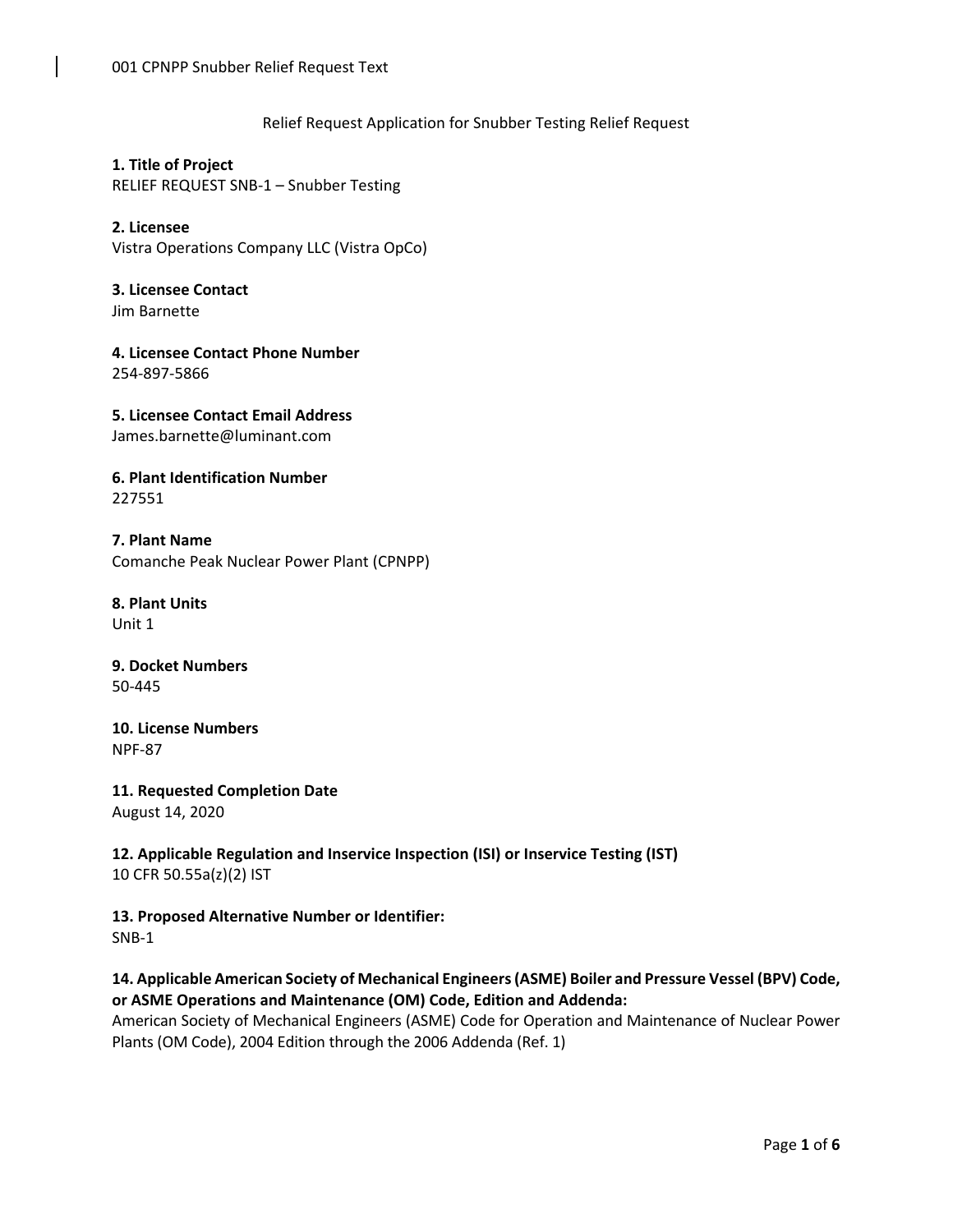# **15. ISI or IST Program Interval Number and start/end dates (as applicable):**

IST Program Third Interval Start Date: August 3, 2013 End Date: August 2, 2023

**16. ASME Code Class**  ASME Code Class 1, 2 & 3

#### **17. Applicable Components and or System Description (if applicable):**

Comanche Peak Nuclear Power Plant (CPNPP) Unit 1 snubbers that are within the scope of the ASME OM Code as listed in Table 1, "Snubber Tests Requested for Deferral to the spring of 2022 (1RF22)."

#### **18. Describe the Applicable Code Requirements:**

ISTD-5240, Test Frequency, which states in part: Tests of snubbers from the facility shall be performed every fuel cycle…

#### **19. Reason for Request:**

The U.S. Federal Government made a COVID-19 declaration of emergency pursuant to the Stafford Act on March 13, 2020. The U.S. Center for Disease Control (CDC) determined that COVID-19 poses a serious public health risk. In the state of Texas, where CPNPP is located, a Major Disaster Declaration was declared on March 25, 2020, to take actions necessary to reduce exposure to the virus associated with the COVID-19 outbreak. Although many of the state restrictions have been lifted or reduced, the CDC has indicated that many U.S. States could experience another increased surge in the spread of the virus again this Fall.

The (CDC) continues to recommend social distancing and the use of masks as it applies to COVID-19. The CDC defines social distancing as "remaining out of congregate settings, avoiding mass gatherings, and maintaining distance (approximately 6 feet or 2 meters) from others when possible."

In response to the COVID-19 Pandemic and to comply with CDC guidance, Vistra Operations LLC (Vistra OpCo) established the following guidelines and restrictions that remain in effect at Comanche Peak Nuclear Power Plant (CPNPP):

- 1. Employees who do not have a critical need to be at CPNPP facilities must work remotely.
- 2. Employees who must work from a CPNPP facility are to practice strict social distancing.
- 3. 1RF21 Outage scope shall be reduced to limit the number of supporting contract personnel.

These guidelines and restrictions were established to eliminate the potential of inadvertently spreading the COVID-19 virus to critical personnel who are necessary to complete 1RF21 refueling outage activities, return the unit safely to service, and to maintain the unit operational to meet its power demands along with the surrounding community.

A large concern with spreading the virus focuses on outside specially trained and qualified resources who perform work to supplement the small CPNPP staff during outages. The concerns associated with outside resources consists of the risk of their availability either due to the potential for travel restrictions and quarantine requirements imposed by both the U.S. Government and the State of Texas making it extremely difficult to travel from out of state to site, or because of illness. Bringing contract personnel on site with unknown medical history and their potential exposure to COVID-19 virus increases the risks of infecting the CPNPP personnel with COVID-19 virus. It is an extreme hardship for CPNPP to quarantine incoming contractors for sufficient durations to ensure they are free of COVID-19 virus symptoms or to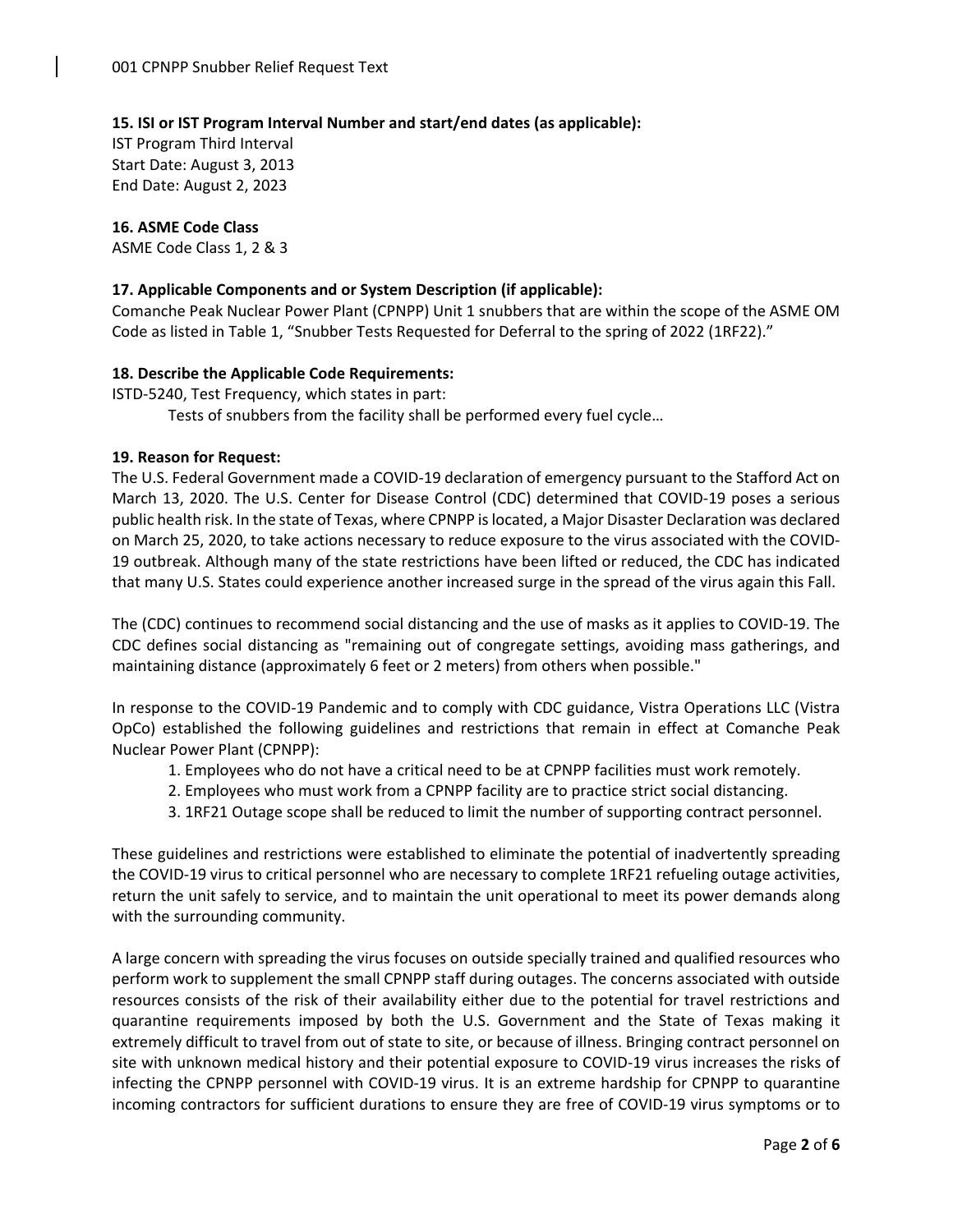conduct adequate testing of all contractors for COVID-19 virus. However, without these safeguards, the CPNPP staff and surrounding community are at increased risk of contracting COVID-19 virus, which has the potential of affecting the outage and future operation of the station.

Additionally, in general, work during outages tends to be in close spaces and does not allow for social distancing which can be a large contributor towards the spread of the virus as well.

Many of the planned 1RF21 Outage activities are being postponed until future outages based on the above guidelines, restrictions and concerns such that compliance with the applicable code requirements for inspection and testing results in hardship or unusual difficulty without a compensating increase in level of quality or safety during the current and future concerns related to the pandemic. Testing and inspections mandated by the Code of Federal Regulations in Title 10, Part 50, Section 55a, (10CFR50.55a) cannot be postponed without prior NRC approval.

Relief is being sought based on the existence of satisfactory snubber operational readiness performance data and that compliance would involve activities that would be detrimental to the occupational health and safety of the workforce and result in the potential to spread the virus. The basis of the request is that compliance results in hardship or unusual difficulty without a compensating increase in level of quality or safety during the current COVID-19 pandemic. Subsection ISTD 5240 requires snubbers to be tested for operational readiness during each fuel cycle. The number of snubbers to be tested is based on a sample test plan defined by article ISTD-5260, "Testing Sample Plans."

CPNPP Unit 1 has 37 sample plan which are all mechanical snubbers. Using the appropriate sample plan, a selection of snubbers is chosen for operational readiness testing during each fuel cycle. Table 1 represents the population of snubbers scheduled to be tested under the snubber test plan for the 1RF21 refueling outage.

This relief request demonstrates that there is reasonable assurance that the operational readiness of each identified snubber will be maintained through the next refueling outage currently scheduled for the spring of 2022 (1RF22). The technical justification utilizes available data from the last 10 years of snubber testing and includes a review of the service life monitoring history for the snubber population. This provides the technical justification necessary to show that the proposed alternative to extend the testing interval by deferring the snubber testing in 2020 until the next refueling outage in the spring of 2022 is acceptable and provides reasonable assurance that the snubbers maintain operational readiness.

# **20. Brief Description of the Proposed Alternative (500 characters or less):**

Vistra OpCo is requesting this one-time relief from the following ASME OM Code requirement: ISTD-5240 requires that tests of snubbers from the facility shall be performed every fuel cycle. Vistra OpCo proposes to alternatively defer the 37 plan originally scoped to 1RF21 to the refueling outage currently scheduled for spring of 2022 (1RF22) so that the entire 1RF22 snubber testing scope includes only the 37 plan originally scoped to 1RF21 and any scope expansion that may result from that testing.

# **21. Full Description of the Proposed Alternative:**

#### Proposed Alternative

Vistra OpCo is requesting this one-time relief associated with performing the identified snubber testing activities pursuant to 10 CFR 50.55a(z)(2) on the basis that compliance results in hardship or unusual difficulty without a compensating increase in level of quality or safety during the current pandemic due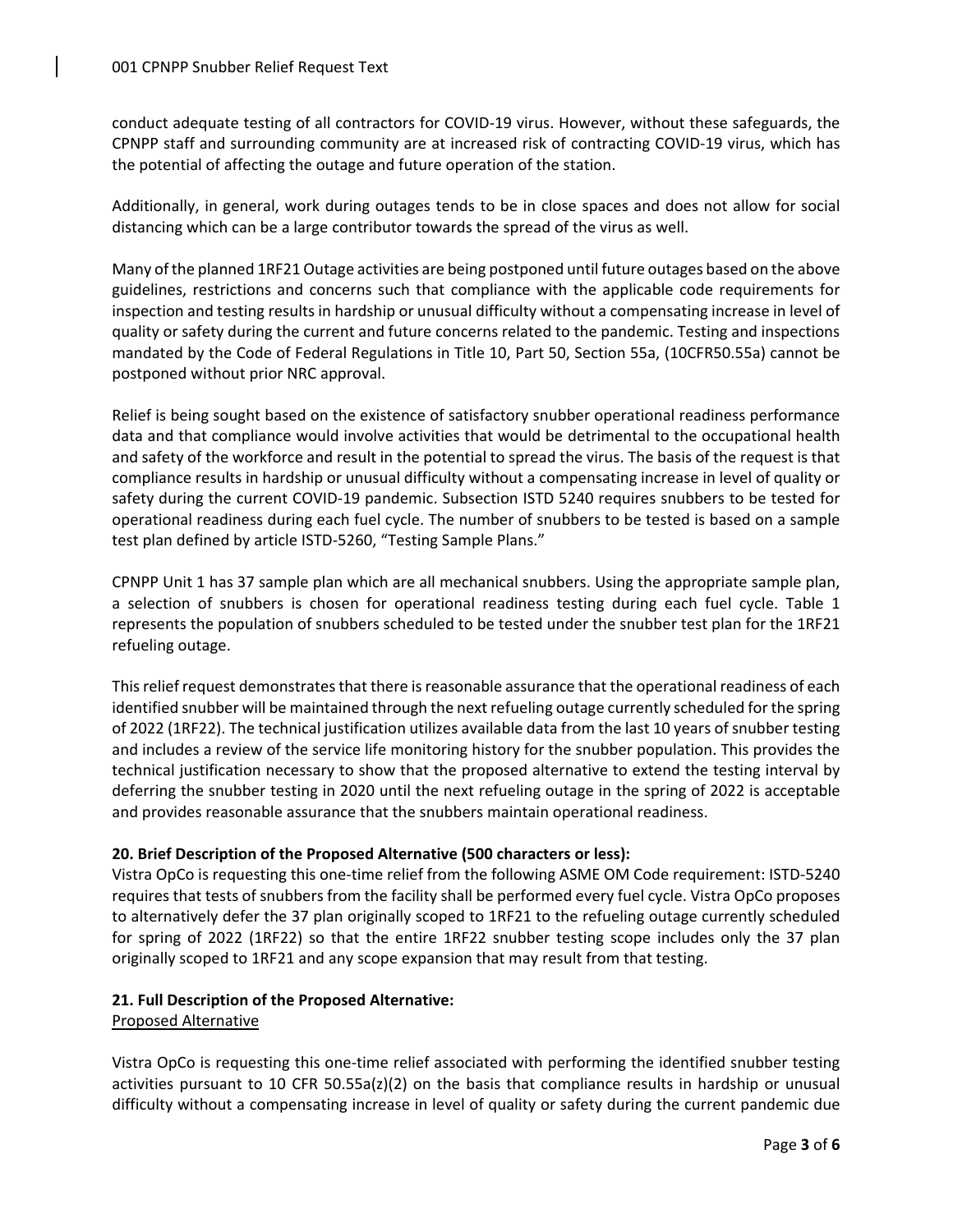to the COVID-19 outbreak. Vistra OpCo proposes this one-time relief from the following ASME OM Code requirements and provides the proposed alternative testing as follows:

ISTD-5240 requires that tests of snubbers from the facility shall be performed every fuel cycle. Vistra OpCo proposes to alternatively defer the 37 plan originally scoped to 1RF21 to the refueling outage currently scheduled for spring of 2022 (1RF22) so that the entire 1RF22 snubber testing scope includes only the 37 plan originally scoped to 1RF21 and any scope expansion that may result from that testing.

Based on the CPNPP Unit 1 snubber test history, the elimination of snubber testing during refueling outage 1RF21 will not impact the ability of the untested snubbers to perform their intended safety function until refueling outage 1RF22 when testing will resume. In the last 10 years, 241 snubbers have been tested with only one (1) snubber test failure that occurred during the spring of 2016 (1RF18). The test failure occurred in the Component Cooling (CC) system of the mechanical snubber population and was evaluated with corrective action taken per the CPNPP corrective action program (CR-2016-004366). The evaluation of this failure concluded that the piping system to which this snubber was attached remained within design parameters and would have fulfilled its safety function. This snubber failed the Drag part of it test. See more detail below:

Snubber CC-1-007-034-A63K failed due to a higher drag value than allowed by the acceptance criteria. The snubber was disassembled to assess cause of failure. Inspection of removed parts showed that the recirculating ball screw assembly was degraded due to friction rubbing (would move side to side and wobbled on the shaft). This resulted in increasing high drag during testing and a failed test result. This condition has not been noted during any previous testing performed at CPNPP or by industry operating experience (OE). Also, the snubber location drawing BRHL CC-1-AB-046 shows this snubber as the only snubber located on this pipe line. All other restrains are of a rigid type, except for one spring can. This configuration is not known to exist at any other snubber location. Snubber CC-1-007-034-A63K was replaced. Due to this failure, 19 more snubbers were randomly selected from the Pacific Scientific (PSA) Mechanical Snubber population and tested for operational readiness, all 19 passed their test. The snubber population at CPNPP Unit 1 has been operating at a high level of performance for the past ten years and this performance provides reasonable assurance that the entire CPNPP Unit 1 snubber population will be capable of performing their required safety function over the extended interval proposed. Since 1RF20, there have been no dynamic events or transients during operation that might affect snubber performance or place a need for added emphasis on a specific snubber or group of snubbers.

# Basis for Use

As evidenced by the CPNPP Unit 1 operational readiness test history during the past 10 years, the snubber population is well maintained within the examination, testing and service life monitoring program, and are performing well in their environment and operating conditions. There are no planned changes to the snubber environments or operating conditions that would affect the snubbers differently than represented in past surveillance testing. No deficiencies, adverse trends or open maintenance work orders were identified that would impact or degrade any snubber's performance capability and exclude it from this one-time interval extension RR. Each snubber in the scope of this RR will remain within the predicted service life interval, in accordance with ISTD-6100, "Predicted Service Life," through 1RF22. Considering the entire snubber population and the current level of acceptable performance, there is reasonable assurance that each snubber will continue to be operationally ready to perform their safety functions during the use of this RR.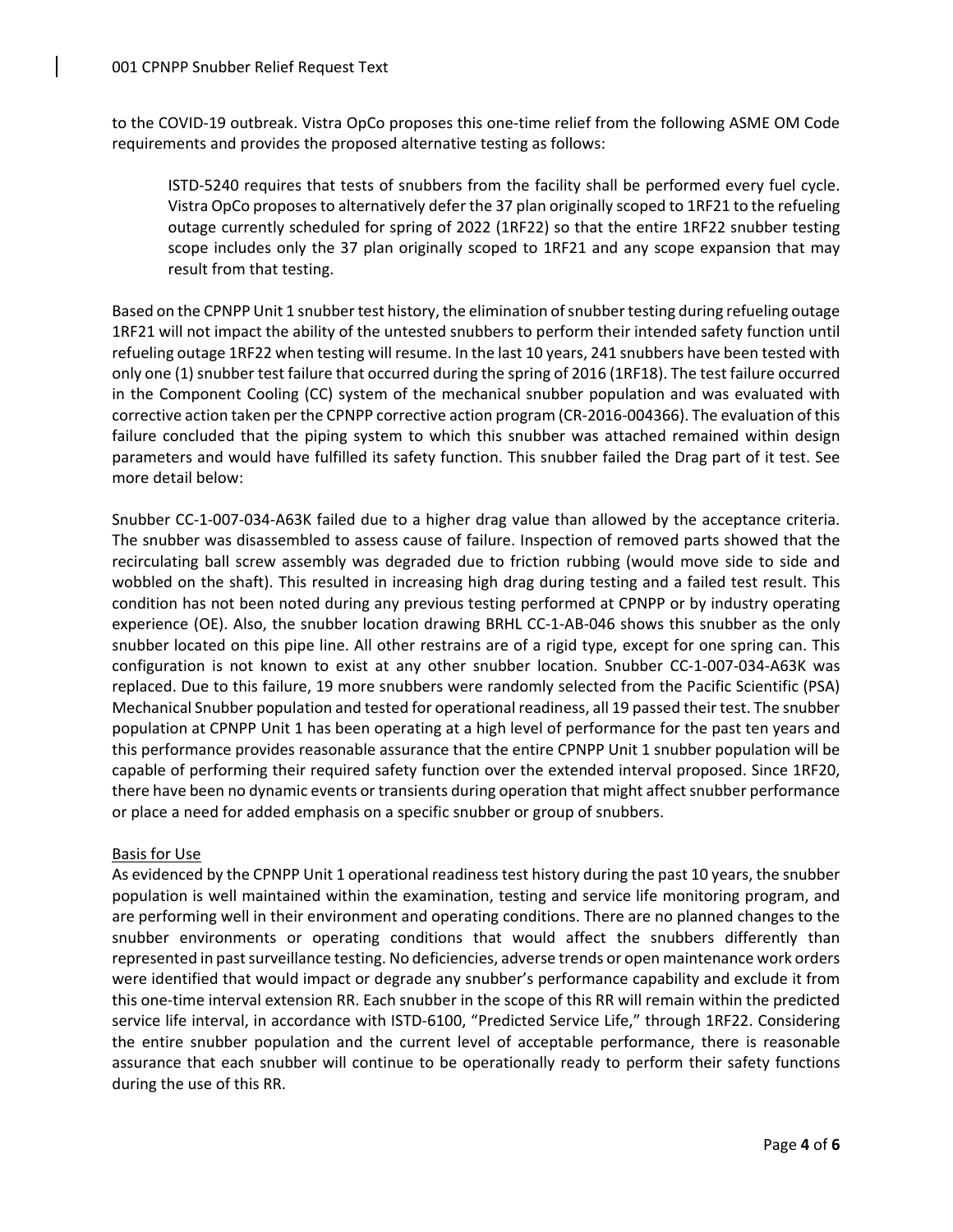In summary, based on the information provided above, snubber testing has demonstrated that the snubber population at CPNPP Unit 1 is reliable, and there have been no dynamic events or transients at CPNPP Unit 1 or recent operating experience that might affect snubber performance. Therefore, extending the testing interval for each snubber in the scope of this RR to the next refueling outage scheduled for the spring of 2022 (1RF22) would not adversely impact the function of the snubber or result in a reduction in plant safety.

In the current pandemic environment, performing the required tests would result in an increased risk of virus exposure to plant personnel and a reduction in occupational health and safety without a compensating benefit. Therefore, this one-time RR meets the criteria in 10 CFR 50.55a(z)(2) for relief on the basis that compliance results in hardship or unusual difficulty without a compensating increase in level of quality or safety during the current COVID-19 pandemic.

# **22. If needed, include additional information for Question 21:**

#### **23. Description of the Basis for Use:**

#### Basis for Use

As evidenced by the CPNPP Unit 1 operational readiness test history during the past 10 years, the snubber population is well maintained within the examination, testing and service life monitoring program, and are performing well in their environment and operating conditions. There are no planned changes to the snubber environments or operating conditions that would affect the snubbers differently than represented in past surveillance testing. No deficiencies, adverse trends or open maintenance work orders were identified that would impact or degrade any snubber's performance capability and exclude it from this one-time interval extension RR. Each snubber in the scope of this RR will remain within the predicted service life interval, in accordance with ISTD-6100, "Predicted Service Life," through 1RF22. Considering the entire snubber population and the current level of acceptable performance, there is reasonable assurance that each snubber will continue to be operationally ready to perform their safety functions during the use of this RR.

In summary, based on the information provided above, snubber testing has demonstrated that the snubber population at CPNPP Unit 1 is reliable, and there have been no dynamic events or transients at CPNPP Unit 1 or recent operating experience that might affect snubber performance. Therefore, extending the testing interval for each snubber in the scope of this RR to the next refueling outage scheduled for the spring of 2022 (1RF22) would not adversely impact the function of the snubber or result in a reduction in plant safety.

# **24. If needed, include additional information for Question 23:**

# **25. If requesting an alternative based on 10 CFR 50.55a(z)(2), describe hardship or unusual difficulty without compensating increase in the level of quality and safety associated with compliance with applicable code requirement. For requests under 10 CFR 50.55a(z)(1), leave this section blank.**

On March 13, 2020, President Donald Trump declared the Coronavirus (COVID-19) pandemic a national emergency. In addition, Texas Governor Greg Abbott declared a state of disaster due to the COVID-19 pandemic on March 25, 2020. The U.S. Center for Disease Control (CDC) has determined that COVID-19 poses a serious public health risk. The CDC identified the majority of U.S. states reporting community spread of COVID-19. Currently CPNPP is operating in accordance with the CPNPP Pandemic Response Guideline. Due to the COVID-19 pandemic, there is a desire to minimize the potential of inadvertently spreading the COVID-19 virus to CPNPP personnel from outside contractors who perform testing for the